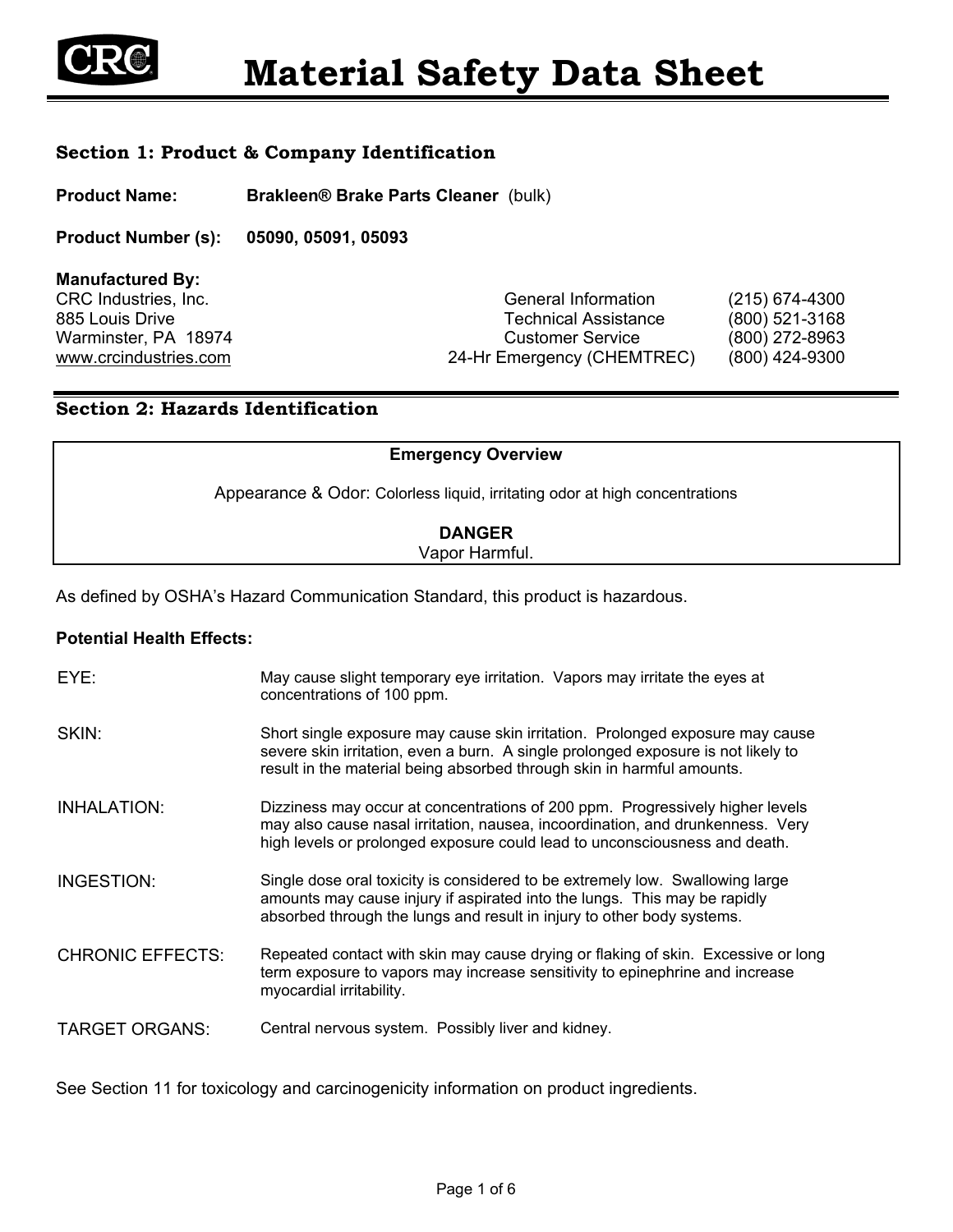### **Section 3: Composition/Information on Ingredients**

| <b>COMPONENT</b>           | <b>CAS NUMBER</b> | % by Wt. |
|----------------------------|-------------------|----------|
| Tetrachloroethylene (PERC) | 127-18-4          | 100      |

### **Section 4: First Aid Measures**

Eye Contact: Immediately flush with plenty of water for 15 minutes. Call a physician if irritation persists.

- Skin Contact: Remove contaminated clothing and wash affected area with soap and water. Call a physician if irritation persists. Wash contaminated clothing prior to re-use.
- Inhalation: Remove person to fresh air. Keep person calm. If not breathing, give artificial respiration. If breathing is difficult give oxygen. Call a physician.

Ingestion: Do NOT induce vomiting. Call a physician immediately.

*Note to Physicians*: Because rapid absorption may occur through lungs if aspirated and cause systemic effects, the decision of whether to induce vomiting or not should be made by a physician. If lavage is performed, suggest endotracheal and/or esophageal control. If burn is present, treat as any thermal burn, after decontamination. Exposure may increase myocardial irritability. Do not administer sympathomimetic drugs unless absolutely necessary. No specific antidote.

### **Section 5: Fire-Fighting Measures**

| <b>Flammable Properties:</b>              | This product is nonflammable.                                                                                                                                                                                                                                                                                                                       |                                                                                     |              |  |
|-------------------------------------------|-----------------------------------------------------------------------------------------------------------------------------------------------------------------------------------------------------------------------------------------------------------------------------------------------------------------------------------------------------|-------------------------------------------------------------------------------------|--------------|--|
| Flash Point:<br>Autoignition Temperature: | None (TCC)<br>None                                                                                                                                                                                                                                                                                                                                  | <b>Upper Explosive Limit:</b><br>Lower Explosive Limit:                             | None<br>None |  |
| Suitable Extinguishing Media:             |                                                                                                                                                                                                                                                                                                                                                     | This material does not burn. Use extinguishing agent suitable for surrounding fire. |              |  |
| Products of Combustion:                   | Hydrogen chloride. Trace amounts of phosgene, and chlorine.                                                                                                                                                                                                                                                                                         |                                                                                     |              |  |
| Protection of Fire-Fighters:              | Firefighters should wear self-contained, NIOSH-approved breathing apparatus for<br>protection against suffocation and possible toxic decomposition products. Proper eye<br>and skin protection should be provided. Use water spray to keep fire-exposed<br>containers cool and to knock down vapors which may result from product<br>decomposition. |                                                                                     |              |  |

### **Section 6: Accidental Release Measures**

Personal Precautions: Use personal protection recommended in Section 8. Do not breathe vapors.

Environmental Precautions: Take precautions to prevent contamination of ground and surface waters. Do not flush into sewers or storm drains.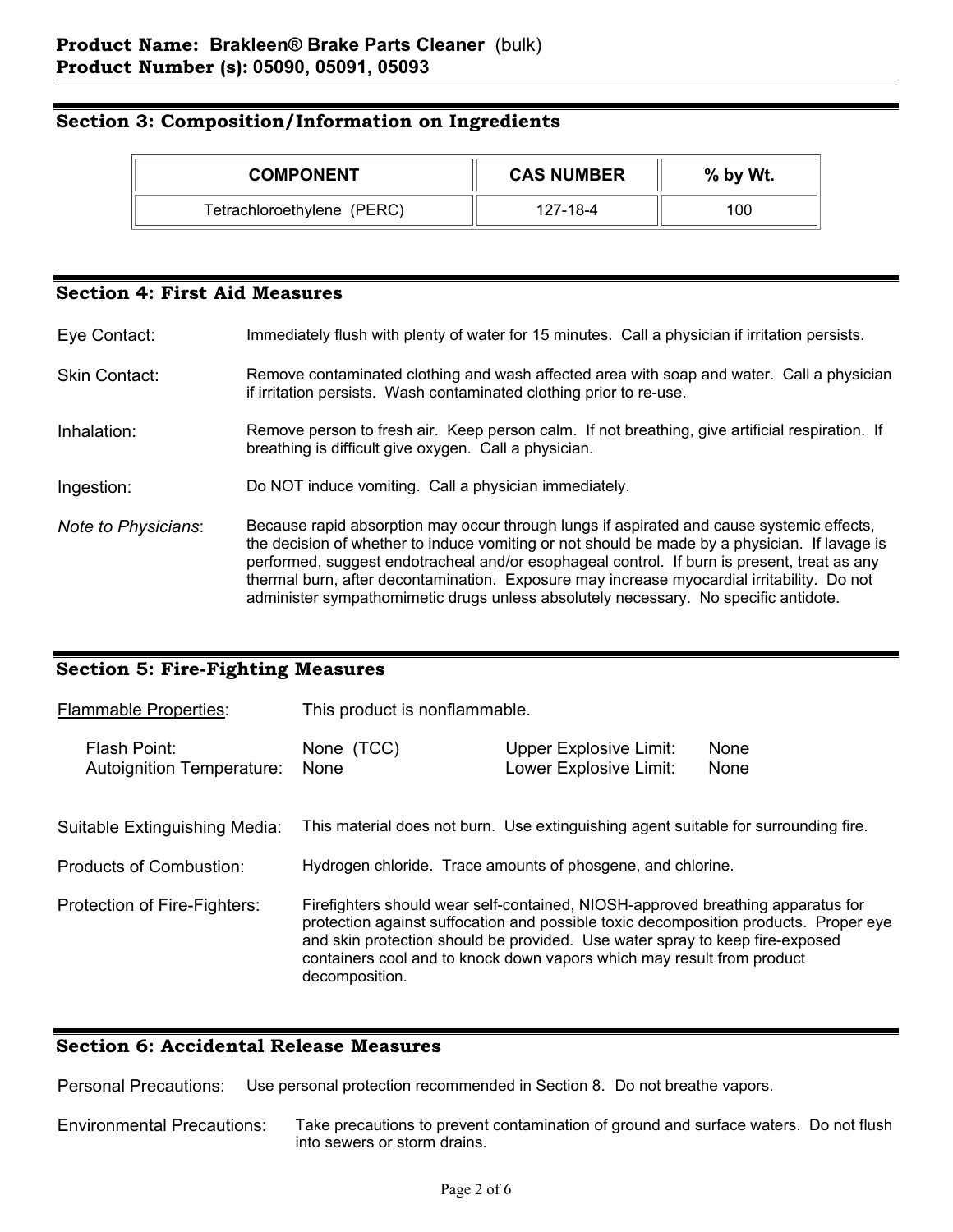## **Product Name: Brakleen® Brake Parts Cleaner** (bulk) **Product Number (s): 05090, 05091, 05093**

Methods for Containment & Clean-up: Dike area to contain spill. Ventilate the area with fresh air. If in confined space or limited air circulation area, clean-up workers should wear appropriate respiratory protection. Recover or absorb spilled material using an absorbent designed for chemical spills. Place used absorbents into proper waste containers.

## **Section 7: Handling and Storage**

| <b>Handling Procedures:</b> | Vapors of this product are heavier than air and will collect in low areas. Make sure<br>ventilation removes vapors from low areas. Keep containers closed when not in use. Do not<br>eat, drink or smoke while using this product. Do not cut, drill or weld on or near empty<br>containers. |
|-----------------------------|----------------------------------------------------------------------------------------------------------------------------------------------------------------------------------------------------------------------------------------------------------------------------------------------|
| Storage Procedures:         | Store in a cool dry area out of direct sunlight.                                                                                                                                                                                                                                             |

Aerosol Storage Level: NA

## **Section 8: Exposure Controls/Personal Protection**

Exposure Guidelines:

|                        |     | <b>OSHA</b>     |            | <b>ACGIH</b> |                 | <b>OTHER</b> |             |
|------------------------|-----|-----------------|------------|--------------|-----------------|--------------|-------------|
| <b>COMPONENT</b>       | TWA | <b>STEL</b>     | TWA        | <b>STEL</b>  | <b>TWA</b>      | <b>SOURC</b> | <b>UNIT</b> |
|                        |     |                 |            |              |                 |              |             |
|                        |     |                 |            |              |                 |              |             |
| Tetrachloroethylene    | 100 | N.E.            | 25         | 100          | N.E.            |              | ppm         |
| N.E. - Not Established |     | $(c)$ – ceiling | (s) – skin |              | $(v)$ – vacated |              |             |

| <b>Engineering Controls:</b>   | Area should have ventilation to provide fresh air. Use local exhaust to prevent accumulation<br>of vapors. Provide proper exhaust to remove vapors from low areas. Use mechanical<br>means if necessary to maintain vapor levels below the exposure guidelines. If working in a<br>confined space, follow applicable OSHA regulations |
|--------------------------------|---------------------------------------------------------------------------------------------------------------------------------------------------------------------------------------------------------------------------------------------------------------------------------------------------------------------------------------|
| <b>Respiratory Protection:</b> | None required for normal work where adequate ventilation is provided. Use NIOSH-<br>approved self-contained positive pressure respirators in low circulation areas and for<br>emergencies.                                                                                                                                            |
| Eye/face Protection:           | For normal conditions, wear safety glasses. Where there is reasonable probability of liquid<br>contact, wear splash-proof goggles.                                                                                                                                                                                                    |
| <b>Skin Protection:</b>        | Use protective gloves such as PVA, Teflon or Viton. Also, use full protective clothing if<br>there is prolonged or repeated contact of liquid with skin.                                                                                                                                                                              |

### **Section 9: Physical and Chemical Properties**

Physical State: liquid Color: colorless Odor: irritating odor Specific Gravity: 1.619 Initial Boiling Point: 250 F Freezing Point: ND Vapor Pressure: 13 mmHg @ 68 F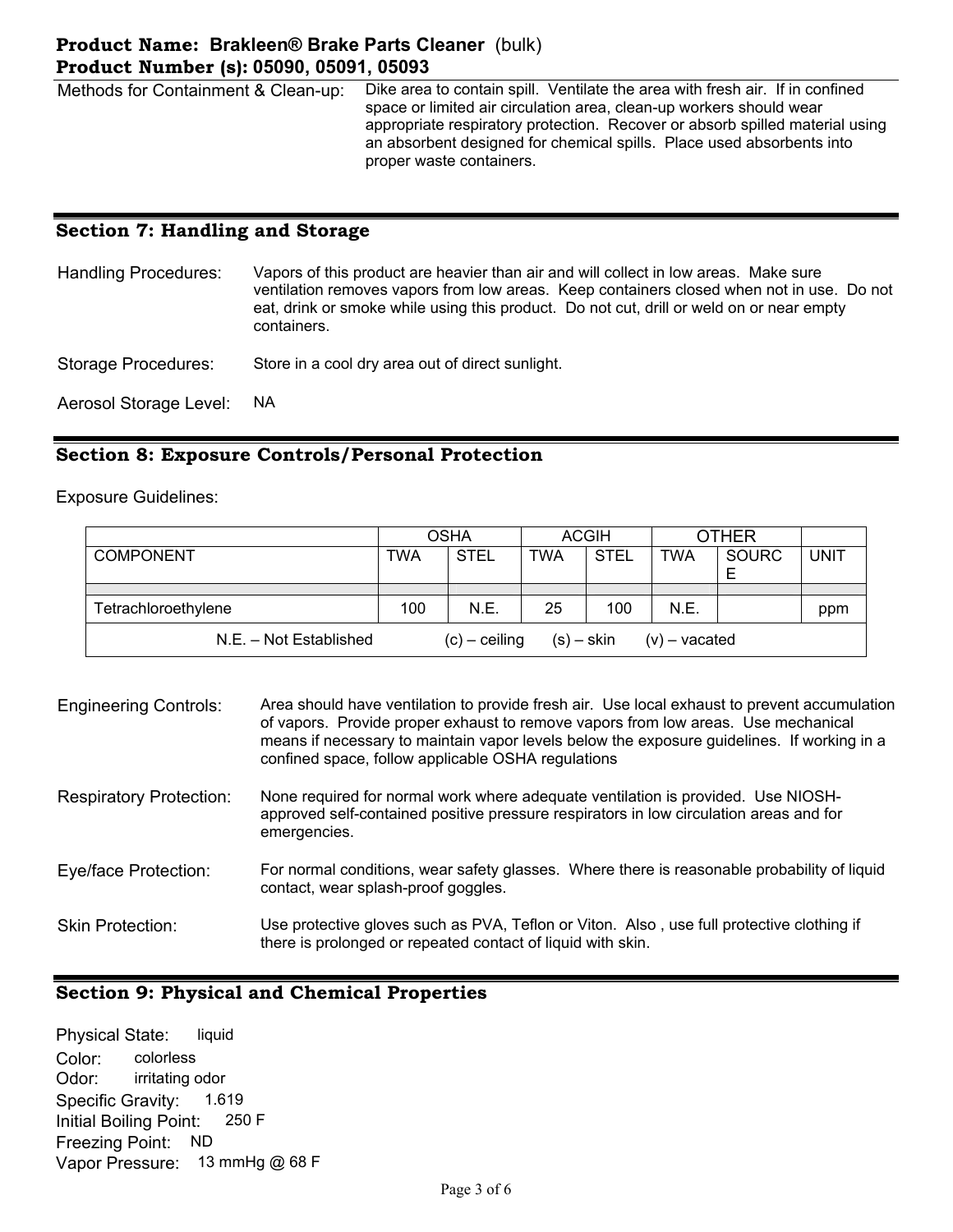## **Product Name: Brakleen® Brake Parts Cleaner** (bulk) **Product Number (s): 05090, 05091, 05093**

| Vapor Density: 5.76                                     | $air = 1$           |   |         |          |  |
|---------------------------------------------------------|---------------------|---|---------|----------|--|
| Evaporation Rate: $>1$                                  | $e^{t}$ (ether = 1) |   |         |          |  |
| Solubility: 0.015 g/ 100 g @ 77 F in water<br>pH:<br>ΝA |                     |   |         |          |  |
| <b>Volatile Organic Compounds:</b>                      | wt $\%$ :           | 0 | $g/L$ : | lbs/gal: |  |

## **Section 10: Stability and Reactivity**

| Stability:                               | Stable |                                                                                                                                                                                                               |
|------------------------------------------|--------|---------------------------------------------------------------------------------------------------------------------------------------------------------------------------------------------------------------|
| Conditions to Avoid:                     |        | Avoid direct sunlight or ultraviolet sources. Avoid open flames, welding arcs, and other<br>high temperature sources which induce thermal decomposition.                                                      |
| Incompatible Materials:                  |        | Avoid contact with metals such as: aluminum powders, magnesium powders, potassium,<br>sodium, and zinc powder. Avoid unintended contact with amines. Avoid contact with<br>strong bases and strong oxidizers. |
| <b>Hazardous Decomposition Products:</b> |        | Hydrogen chloride, trace amounts of chlorine and phosgene                                                                                                                                                     |
| Possibility of Hazardous Reactions:      |        | No                                                                                                                                                                                                            |

## **Section 11: Toxicological Information**

Long-term toxicological studies have not been conducted for this product. The following information is available for components of this product.

### ACUTE EFFECTS

| Component           | <u> Fest</u> | Result        | Route      | <b>Species</b> |
|---------------------|--------------|---------------|------------|----------------|
| tetrachloroethylene | LD50         | $> 10$ g/kg   | dermal     | rabbit         |
| tetrachloroethylene | LD50         | 2629 mg/kg    | oral       | rat            |
| tetrachloroethylene | LC50         | 5200 mg/kg/4H | inhalation | mouse          |

### CHRONIC EFFECTS

### Carcinogenicity:

| OSHA:<br>IARC:<br>NTP: | Component<br>Tetrachloroethylene<br>Tetrachloroethylene<br>Tetrachloroethylene | Result<br>Hazard communication carcinogen<br>2A (Probably carcinogenic)<br>Reasonably anticipated to be a carcinogen |
|------------------------|--------------------------------------------------------------------------------|----------------------------------------------------------------------------------------------------------------------|
| Mutagenicity:          | tetrachloroethylene                                                            | in vitro studies were negative<br>animal studies were negative                                                       |
| Other:                 | None                                                                           |                                                                                                                      |

# **Section 12: Ecological Information**

| Ecotoxicity:                 | Tetrachloroethylene -- 96 Hr LC50 Rainbow Trout: 5.28 mg/L (static)          |
|------------------------------|------------------------------------------------------------------------------|
|                              | 96 Hr LC50 Fathead minnow: 13.4 mg/L (flow-through)                          |
| Persistence / Degradability: | Biodegradation under aerobic conditions is below detectable limits.          |
|                              | Biodegradation may occur under anaerobic conditions. Biodegradation rate may |
|                              | increase in soil and/or water with acclimation.                              |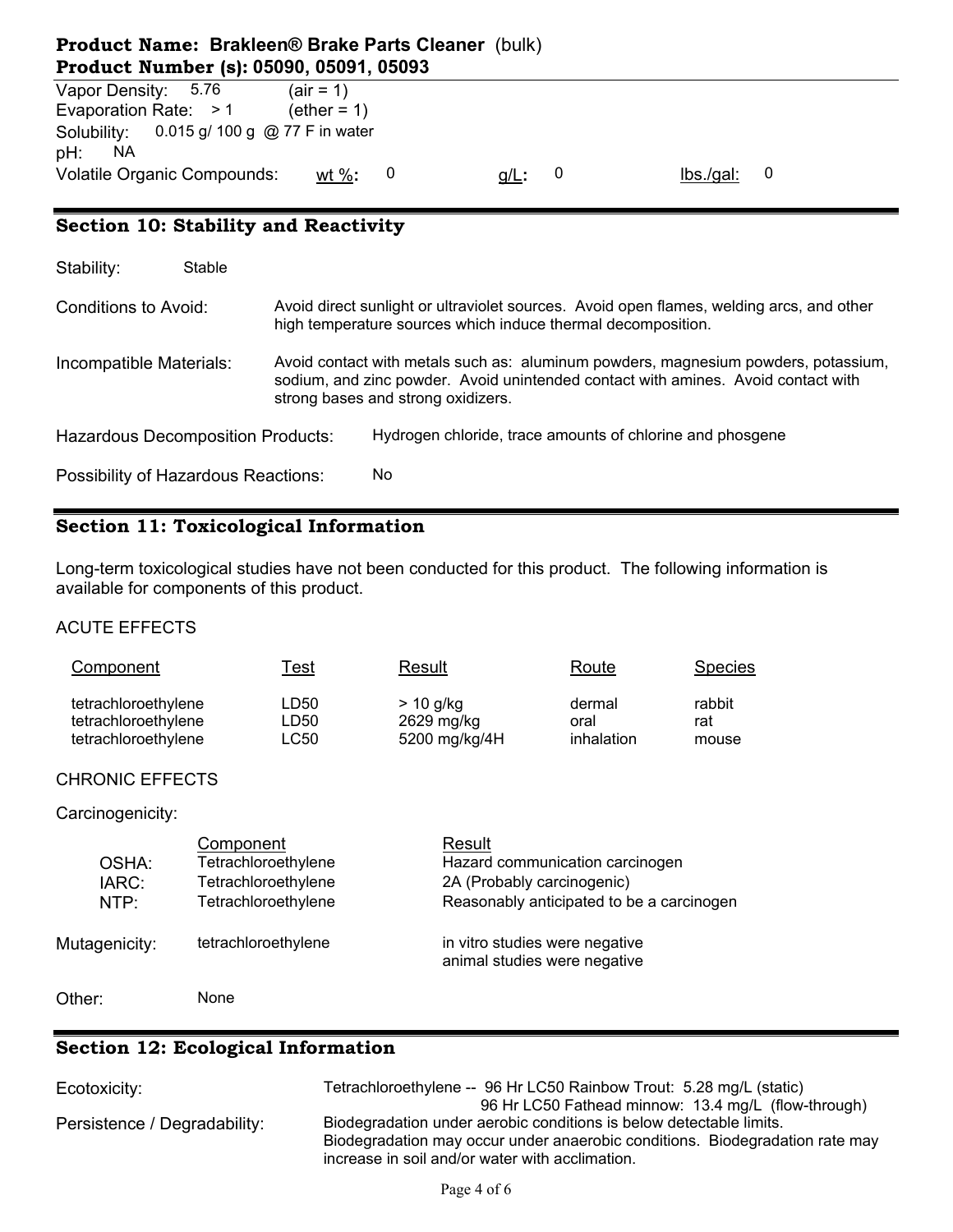## **Product Name: Brakleen® Brake Parts Cleaner** (bulk) **Product Number (s): 05090, 05091, 05093**

Bioaccumulation / Accumulation: Bioconcentration potential is low (BCF less than 100). Mobility in Environment: Potential for mobility in soil is medium.

### **Section 13: Disposal Considerations**

Disposal: This product is a RCRA hazardous waste for toxicity with the following potential waste codes: U210, F001, F002, F039. (See 40 CFR Part 261.20 – 261.33) If this waste is mixed with other wastes, the mixture will be a hazardous waste.

All disposal activities must comply with federal, state and local regulations. Local regulations may be more stringent than state or national requirements.

## **Section 14: Transport Information**

Proper shipping description:

| US DOT (ground): | 05090 | Consumer Commodity, ORM-D                    |  |
|------------------|-------|----------------------------------------------|--|
|                  | 05091 | Tetrachloroethylene, 6.1, UN1897, PG III     |  |
|                  | 05093 | Tetrachloroethylene, 6.1, UN1897, PG III, RQ |  |

Special Provisions: Marine Pollutant

## **Section 15: Regulatory Information**

### **U.S. Federal**

Toxic Substances Control Act (TSCA):

All ingredients are either listed on the TSCA inventory or are exempt.

### Comprehensive Environmental Response, Compensation and Liability Act (CERCLA):

Reportable Quantities (RQ's) exist for the following ingredients: Tetrachloroethylene (100 lbs)

#### **Spills or releases resulting in the loss of any ingredient at or above its RQ require immediate notification to the National Response Center (800-424-8802) and to your Local Emergency Planning Committee.**

Superfund Amendments Reauthorization Act (SARA) Title III:

Section 302 Extremely Hazardous Substances (EHS): None

| Section 311/312 Hazard Categories: | Fire Hazard                  | Nο  |
|------------------------------------|------------------------------|-----|
|                                    | Reactive Hazard              | Nο  |
|                                    | <b>Release of Pressure</b>   | Nο  |
|                                    | Acute Health Hazard          | Yes |
|                                    | <b>Chronic Health Hazard</b> | Yes |
|                                    |                              |     |

Section 313 Toxic Chemicals: This product contains the following substances subject to the reporting requirements of Section 313 of Title III of the Superfund Amendments and Reauthorization Act of 1986 and 40 CFR Part 372: tetrachloroethylene (100%)

Clean Air Act: